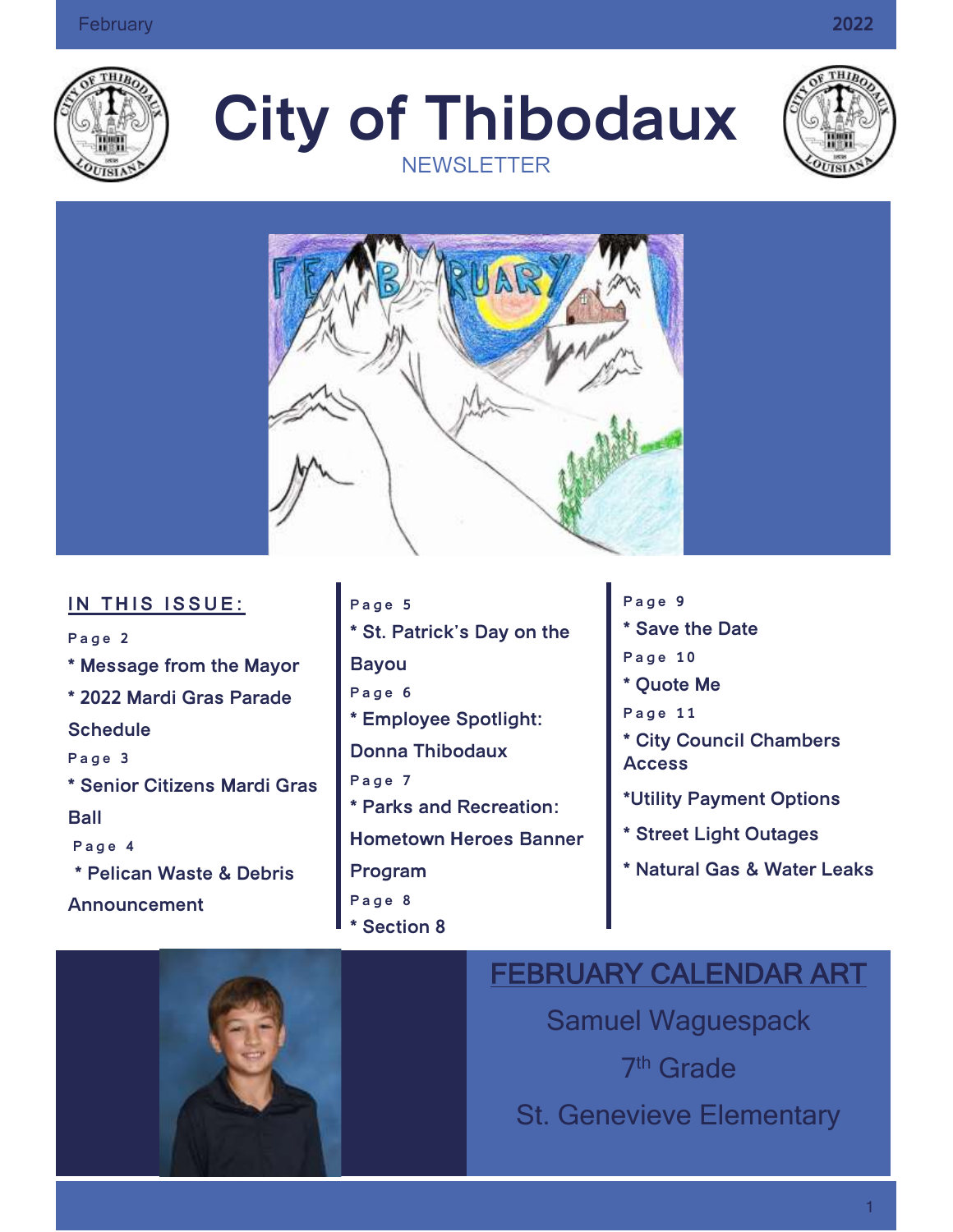## Message from the Mayor

"As the colors of Christmas fade to the purple, green and gold of Mardi Gras, we are prepared to usher in the first parades to be held in almost 2 years. Although COVID is still an issue, we must find a way to live with this challenge and move forward with our lives. I know that the residents of South Louisiana and our visitors are ready to once again utter the familiar phrase of "THROW ME SOMETHING".

#### To read more, click **[HERE](https://www.ci.thibodaux.la.us/forms/departments/marketing/linked_files/CHAMBER%20INSIGHT%20-%20FEBRUARY%202022.pdf)**.



**City of Thibodaux** 2022 Mardi Gras **Parades Schedule** 

> February 20, 2022 Krewe of Shaka, 12:30 p.m. Krewe of Ambrosia, 2:00 p.m.

February 27, 2022 Krewe of Cleophas, 12:30 p.m. Krewe of Chronos, to immediately follow Cleophas

> March 1, 2022 Krewe of Ghana, 1:00 p.m.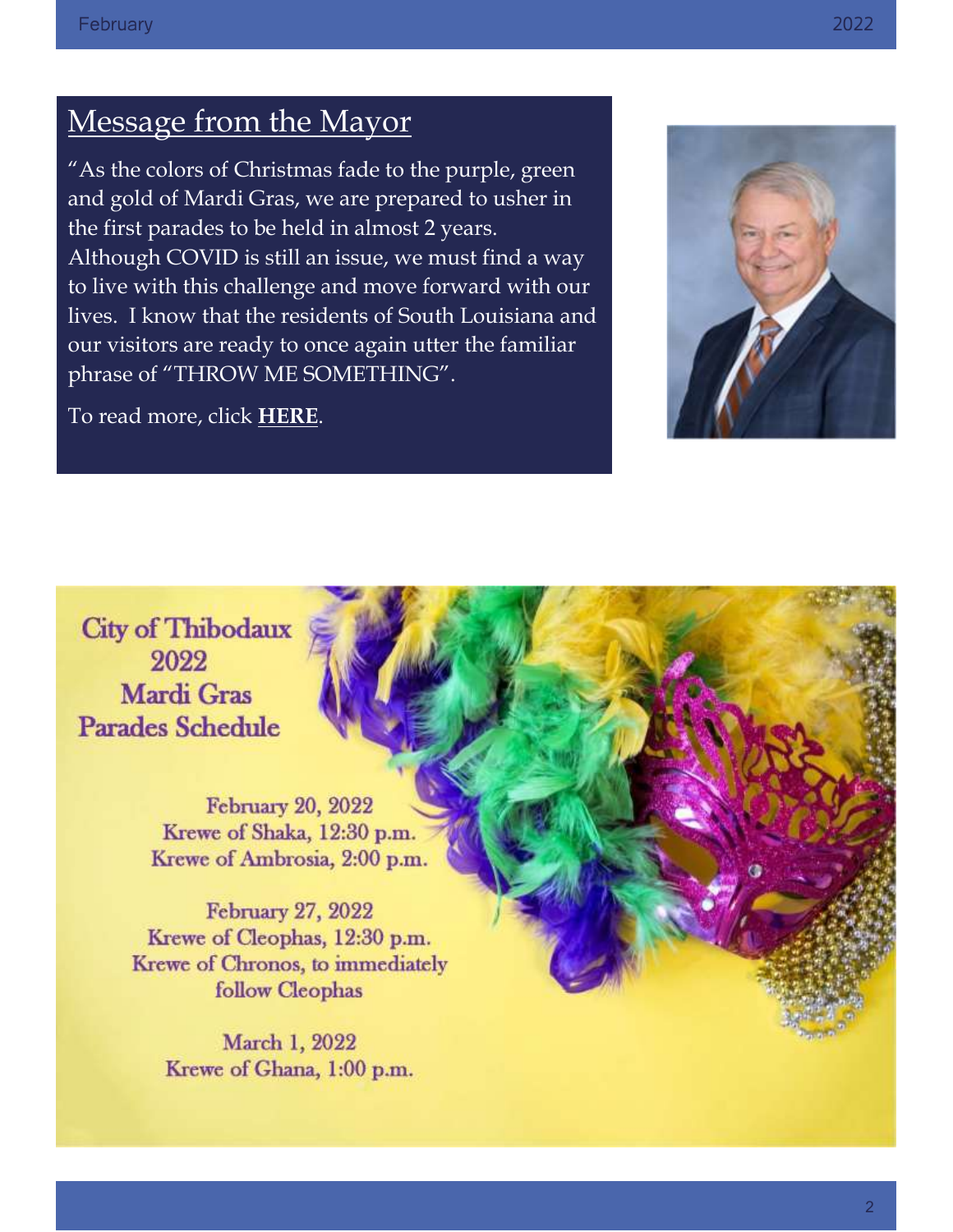

**Pelican Waste & Debris, LLC is owned and operated by Roddie Matherne, Chris Lapeyre, Corey Callais, Nicholas Callais and Harold Callais. Their team has over 100 years combined experience. The experience and leadership they bring to the waste industry puts Pelican at the top!**

## **Pelican Waste & Debris is contracted by The City of Thibodaux for:**

- **curbside garbage collection twice weekly to residents and small businesses**
	- **curbside recycled material collection once weekly**
- **bulky waste collection for residential units once weekly**
	- **white goods collection once every two weeks for residential units only.**

**If you need assistance with missed curbside collection, recycled material, bulky waste or white goods pick up, please call Pelican Waste & Debris at (985) 873-9553 for assistance.**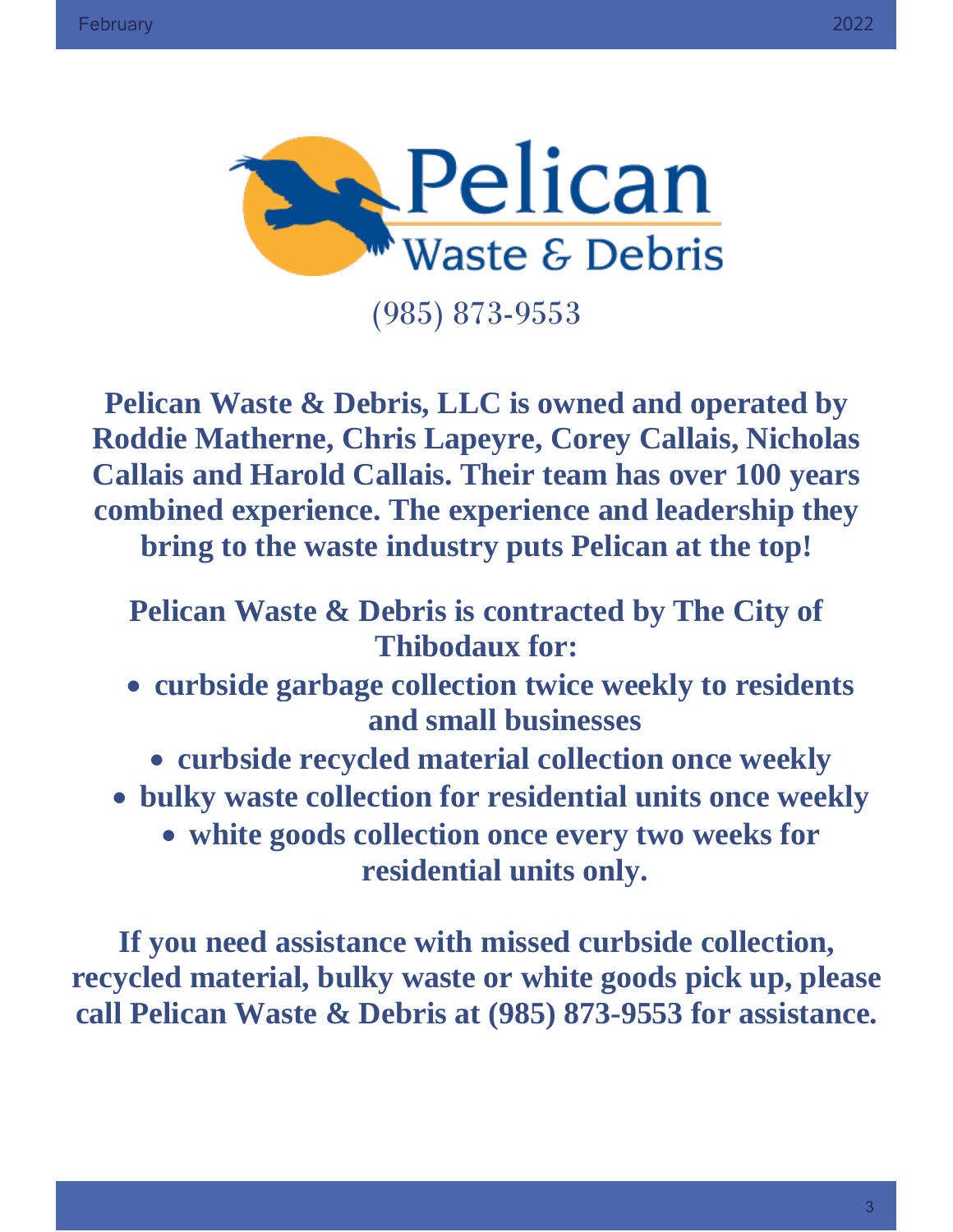# **CITY OF THIBODAUX PARKS AND RECREATION PRESENTS** SR. CITIZENS **MARDI GRAS** BALL

**WEDNESDAY, FEBRUARY 23RD | 4PM-8PM** 

## **MUSIC ENTERTAINMENT BY HIGHWAY 315**

FOOD AND REFRESHMENTS WILL BE PROVIDED AT NO ADDITIONAL COST \$7 ENTRANCE | TICKETS SOLD IN ADVANCE AT THIBODAUX RECREATION DEPT.

> **BALL - HELD AT WARREN J HARANG, JR. MUNICIPAL AUDITORIUM** [310 NORTH CANAL BOULEVARD, THIBODAUX LA] FOR MORE INFORMATION CALL 985-446-7235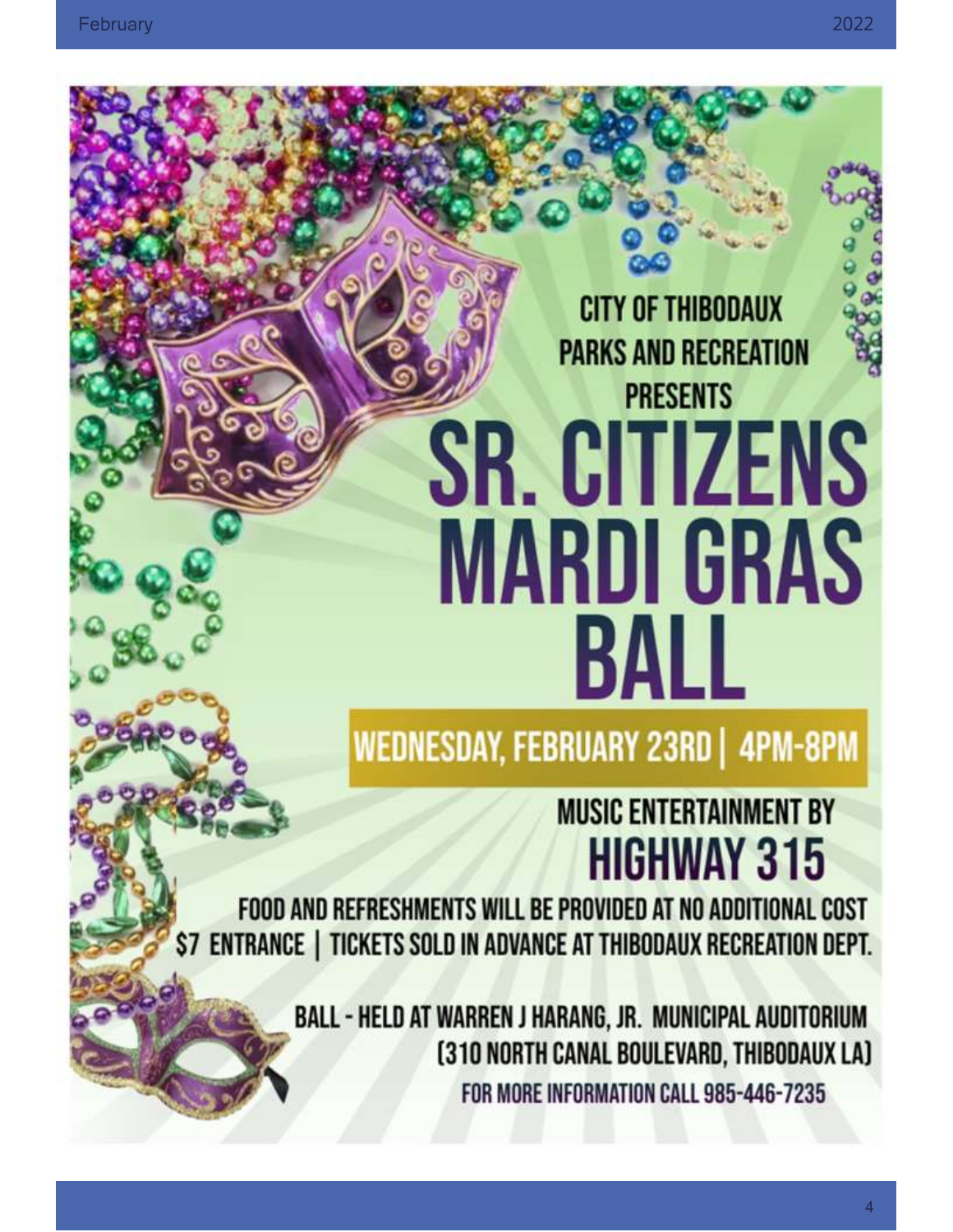

#### **Upcoming St. Patrick's Day on the Bayou**

**Mark your calendars for Saturday, March 12, 2022! Friends of Bayou Lafourche is partnering with Barataria-Terrebonne National Estuary Program to bring you a day full of family-friendly, bayou fun!**

**This year, BTNEP will host its Annual Paddle Bayou Lafourche event, a winding paddle trip through our beautiful estuary, on Saturday, March 12th. The paddle trip will culminate in Downtown Thibodaux for Friends of Bayou Lafourche's St. Patrick's Day on the Bayou festival. Entry in the Paddle Bayou Lafourche includes full access to St. Patrick's Day on the Bayou. An afternoon and evening filled with live music by Russ Cheramie Acoustic, and Shorts in December, plus food from local cooks, cardboard boat races in the bayou, activities for kids, and more.**

**Stay tuned in the upcoming days and weeks, as more information will be shared about the festivities and registration. To help oranizers better prepare for the day, please take this quick 3-question survey: [https://bit.ly/fobl\\_btnep\\_survey](https://bit.ly/fobl_btnep_survey)**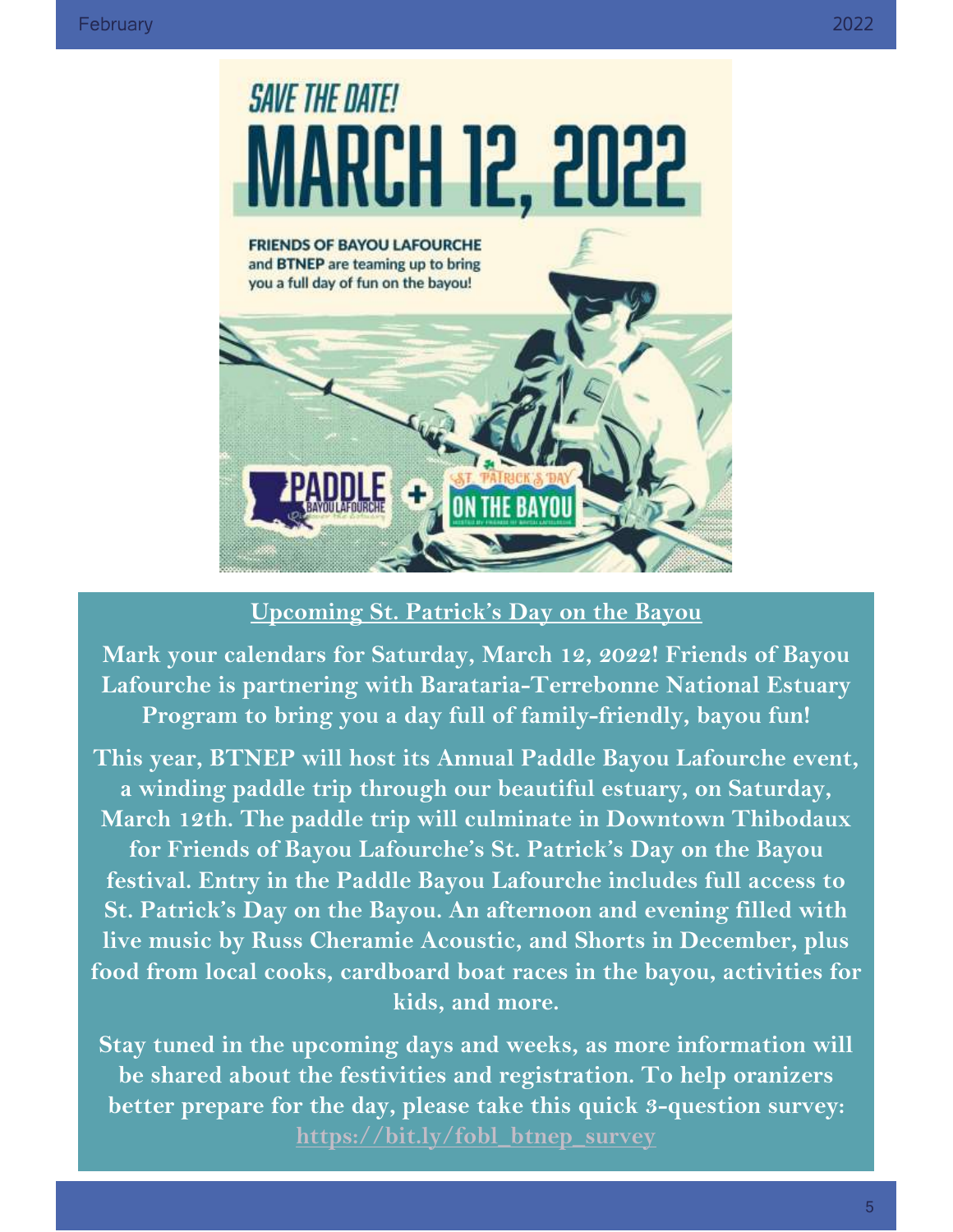## **CITY OF THIBODAUX EMPLOYEE SPOTLIGHT**





#### Donna Thibodaux

Parks & Recreation Department

**Executive Secretary** 

Born and raised in Chackbay, Donna and her husband, Dale, still reside there and she loves her community as well as being close to all of her family and friends. Donna has worked for the City of Thibodaux for 18 years.

When she is not at work, Donna enjoys weekend sleepovers with her grandkids, going RV camping with her friends and family, bike riding, playing cards, and attending live music events.

Donna explained that a typical day as the Parks & Recreation Department's Executive Secretary include: scheduling events, assisting customers with rental applications, obtaining quotes from vendors, inputting requisitions, preparing timesheets for their employees, and assisting with Recreation programs.

When asked to comment on her proudest moment while working for the City of Thibodaux, Donna said, "I take pride in leading the Hometown Heroes Banner Program for the City of Thibodaux. Having heroes or nominators come in and hear their stories of serving our country was truly inspiring and humbling."

Donna explained that her biggest achievement to date is, "Being happily married for over 40 years as well as raising our two boys, Cody and Kerry, to be successful and happy with their own growing families."

Donna explained the most rewarding part of her job is "to be at your desk and to hear the sound of kids having fun outside at the park." She further explained that "receiving calls about how they loved the Christmas in the Park event, City banners, flowers on the boulevard, and the dog park is rewarding to know that you are a part of a team that takes care of enhancing the City."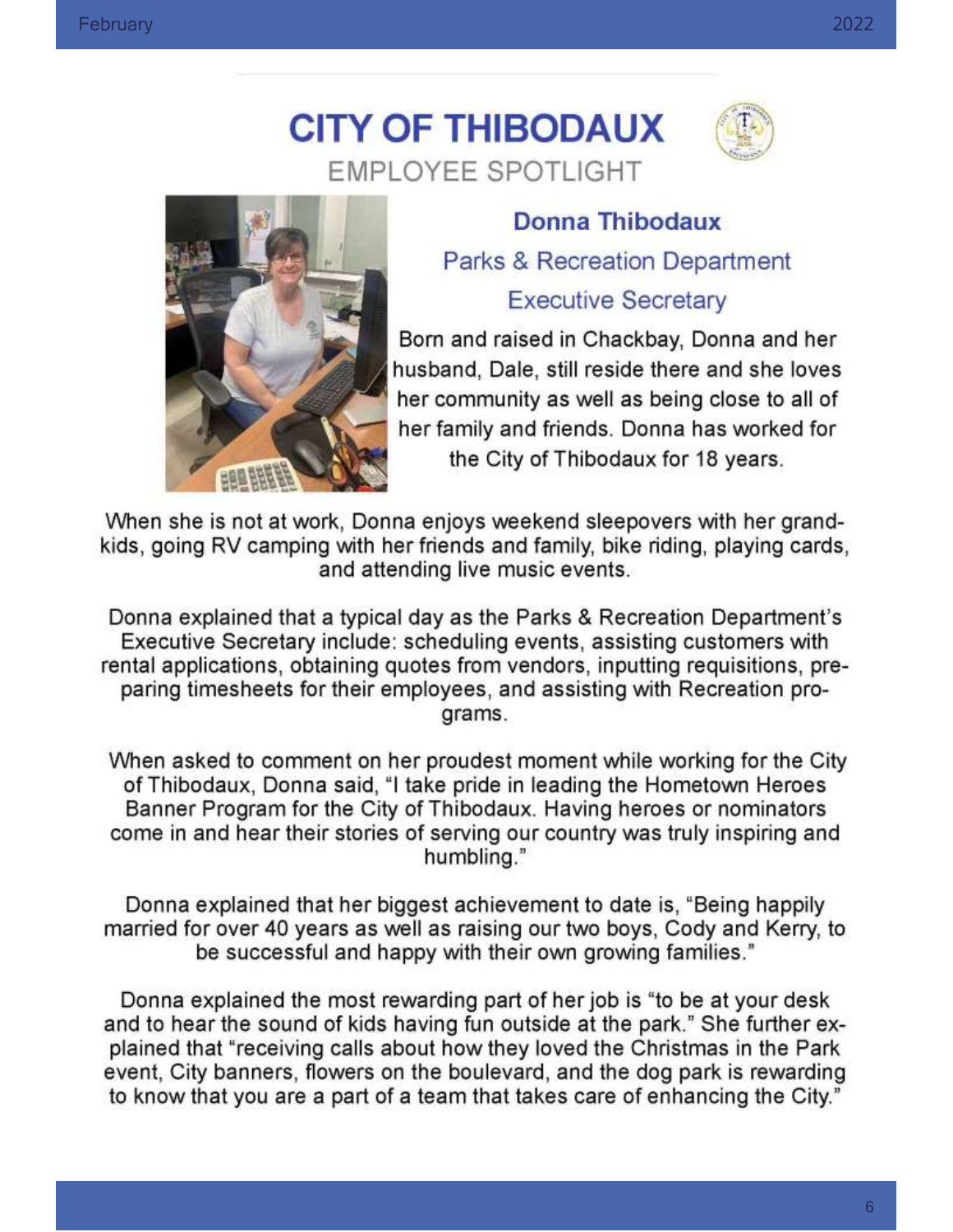

# **HOMETOWN HEROES BANNER PROGRAM**

The City of Thibodaux's Hometown Heroes Banner Program serves as a living tribute for our community to honor past and present members of the Armed Forces.



To qualify, honorees must be a former or current resident in Thibodaux's 70301 zip code area and must be serving or have served in the United States Armed Forces. Call or stop by if you would like more information to honor a loved one.

#### City of Thibodaux, Parks & Recreation 151 Peltier Park Drive, Thibodaux, La. 70301

 $(985)$  493-8757

The deadline to submit applications to the Hometown Heroes Banner Program for 2022 is March 14, 2022.

Please see the link for more information, guidelines, and application:

[https://www.ci.thibodaux.la.us/Departments/PR/Hometo](https://www.ci.thibodaux.la.us/Departments/PR/HometownHeroes%23application) [wnHeroes#application](https://www.ci.thibodaux.la.us/Departments/PR/HometownHeroes%23application)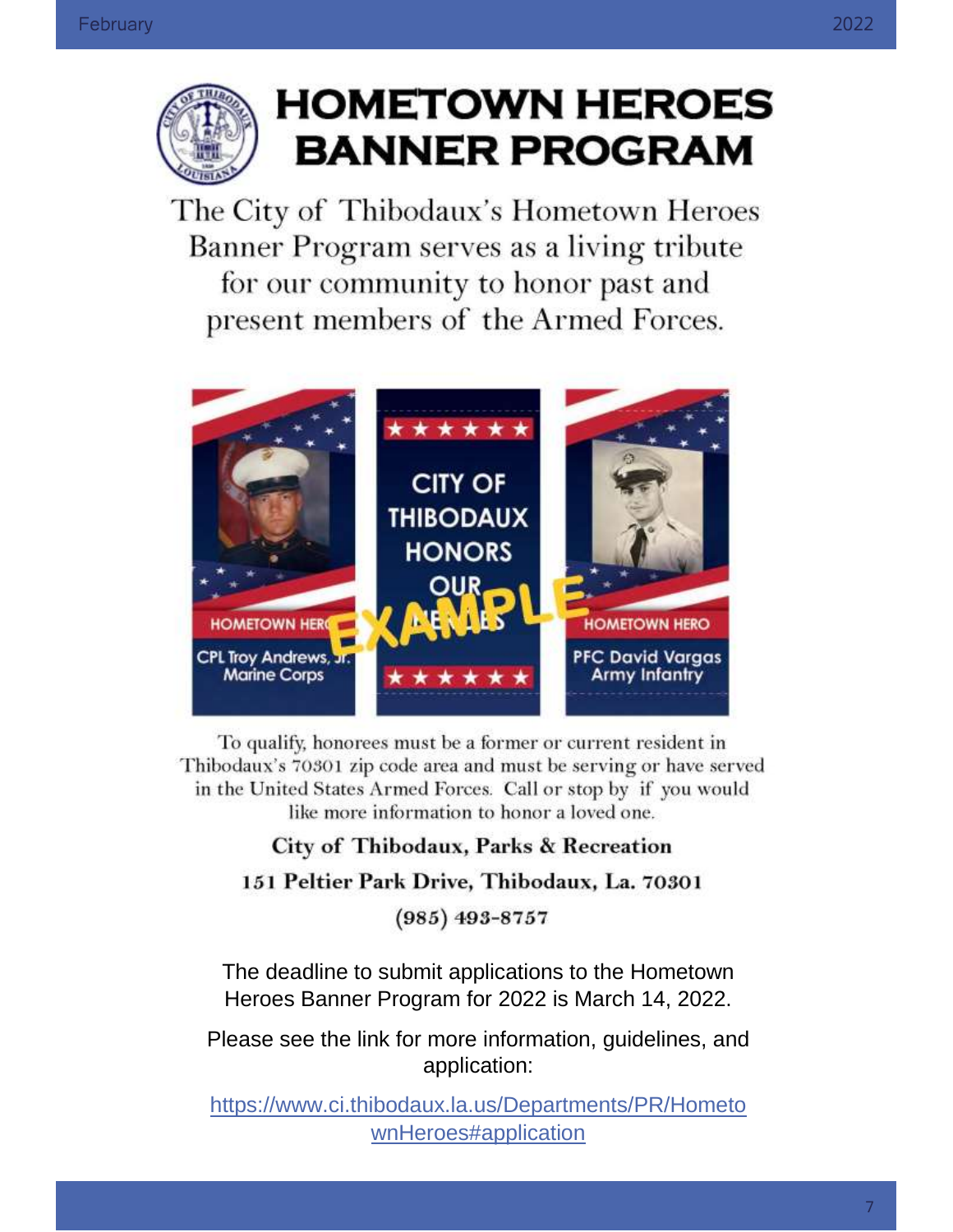#### HELP SPREAD THE WORD!

Catholic Charities can help low income families who experience a decrease in household income due to COVID. They can pay up to 3 months of rent and utilities.

You will need to show proof of income and a COVID related event - CITY OF THIBODAUX RESIDENTS ONLY!

Apply at<https://catholiccharitiesht.org/emergency-financial-assistance>

## Catholic Charities Assistance to Thibodaux Residents during COVID-19

The City of Thibodaux, Department of Housing and Community Development, continues to partner with Catholic Charities to provide Rental/mortgage and utility assistance to income eligible families who were affected by COVID 19. Families needing assistance should apply at

[https://www.catholiccharitiesht.org/rentandutilities.](https://www.catholiccharitiesht.org/rentandutilities)

#### **Free Bus Vouchers**

The City of Thibodaux's Department of Housing and Community Development announces that it is currently issuing Free Bus Vouchers to Low-Moderate Income Residents. All interested individuals must provide picture ID, proof of residency, and proof of income of all household members. Eligible residents can receive 3 free, all day bus passes each week. This program is being funded by the 2020 Community Development Block Grant (CDBG). For more information, please call 985-446-7217 or visit the office at 112 St. Mary Street in Thibodaux.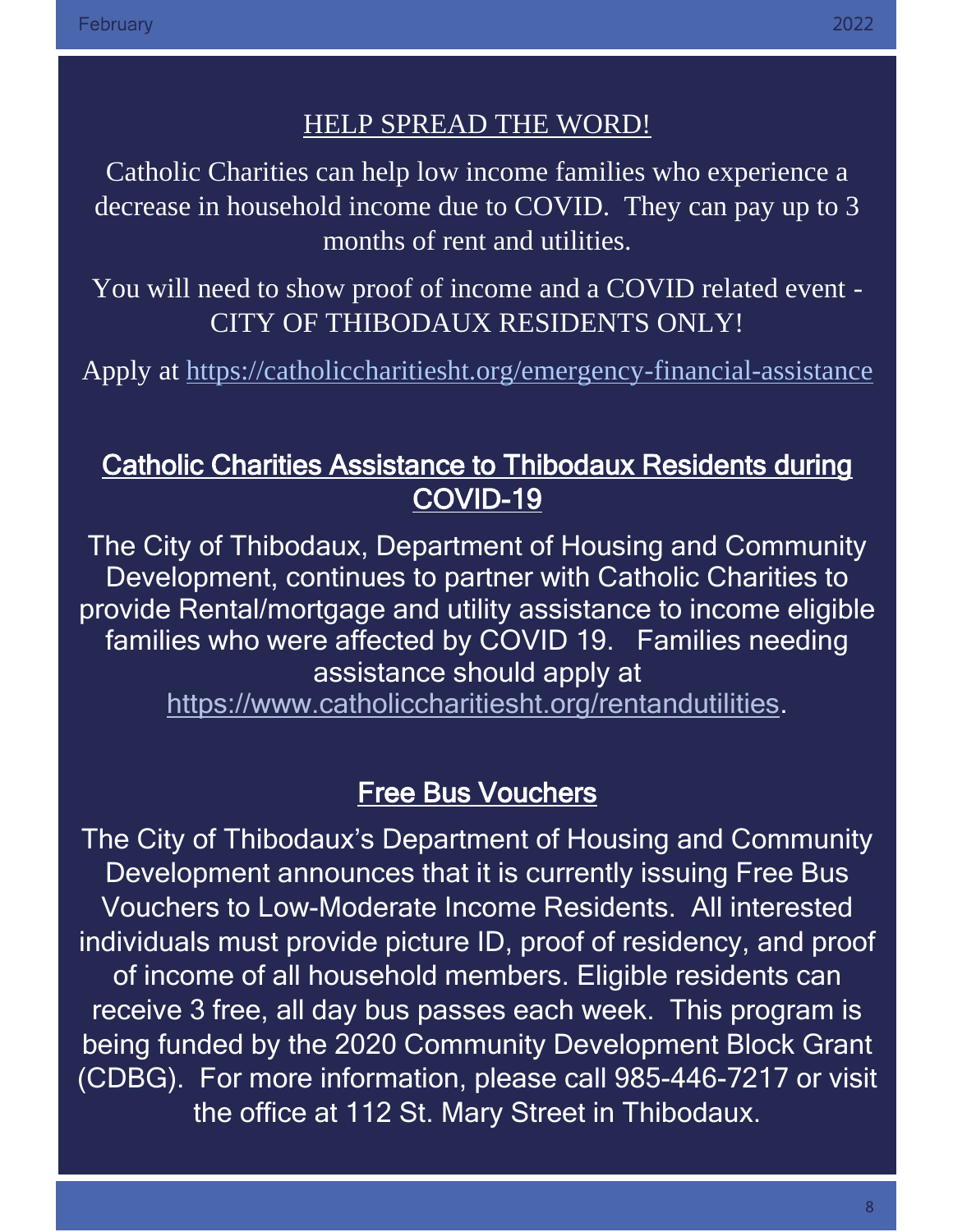# SAVE the DATE

## **City Council Meeting**

Tuesday, February 1, 2022 at 5:00 PM

## **Groundhog Day**

Wednesday, February 2, 2022

## **Planning and Zoning Meeting**

Wednesday, February 2, 2022 at 5:00 PM

## **Valentine's Day**

Monday, February 14, 2022

#### **City Council Meeting**

Tuesday, February 15, 2022 at 5:00 PM

## **Krewe of Shaka and Krewe of Amrosia Parades**

Sunday, February 20, 2022

## **President's Day**

Monday, February 21, 2022

#### **Board of Adjustments Meeting**

Wednesday, February 23, 2022 at 5:30 PM

## **Senior Citizens Mardi Gras Ball**

Wednesday, February 23, 2022 from 4:00 – 8:00 PM

**Krewe of Cleophas and Krewe of Chronos Parades**

Sunday, February 27, 2022

## **Krewe of Ghana Parade**

Tuesday, March 1, 2022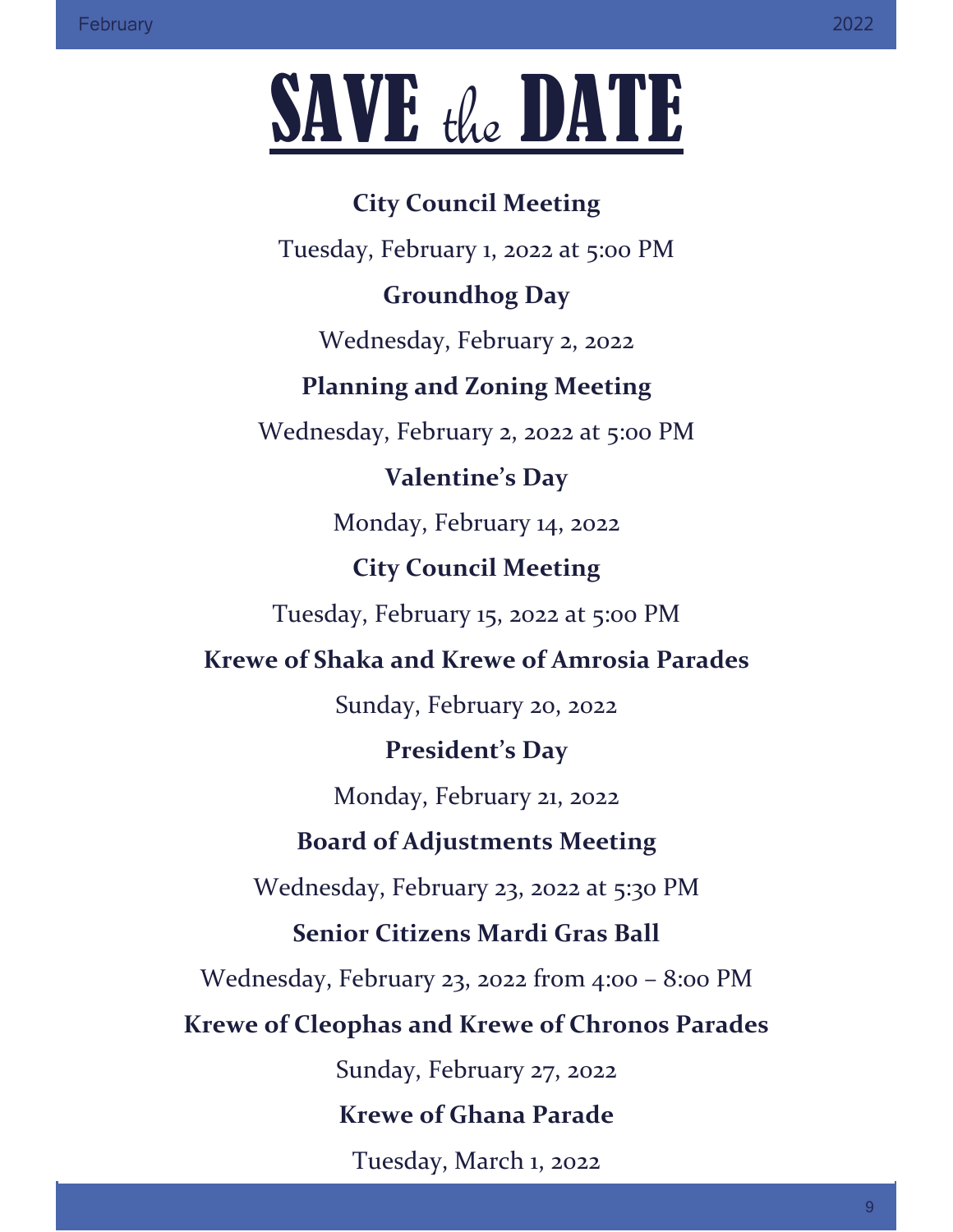